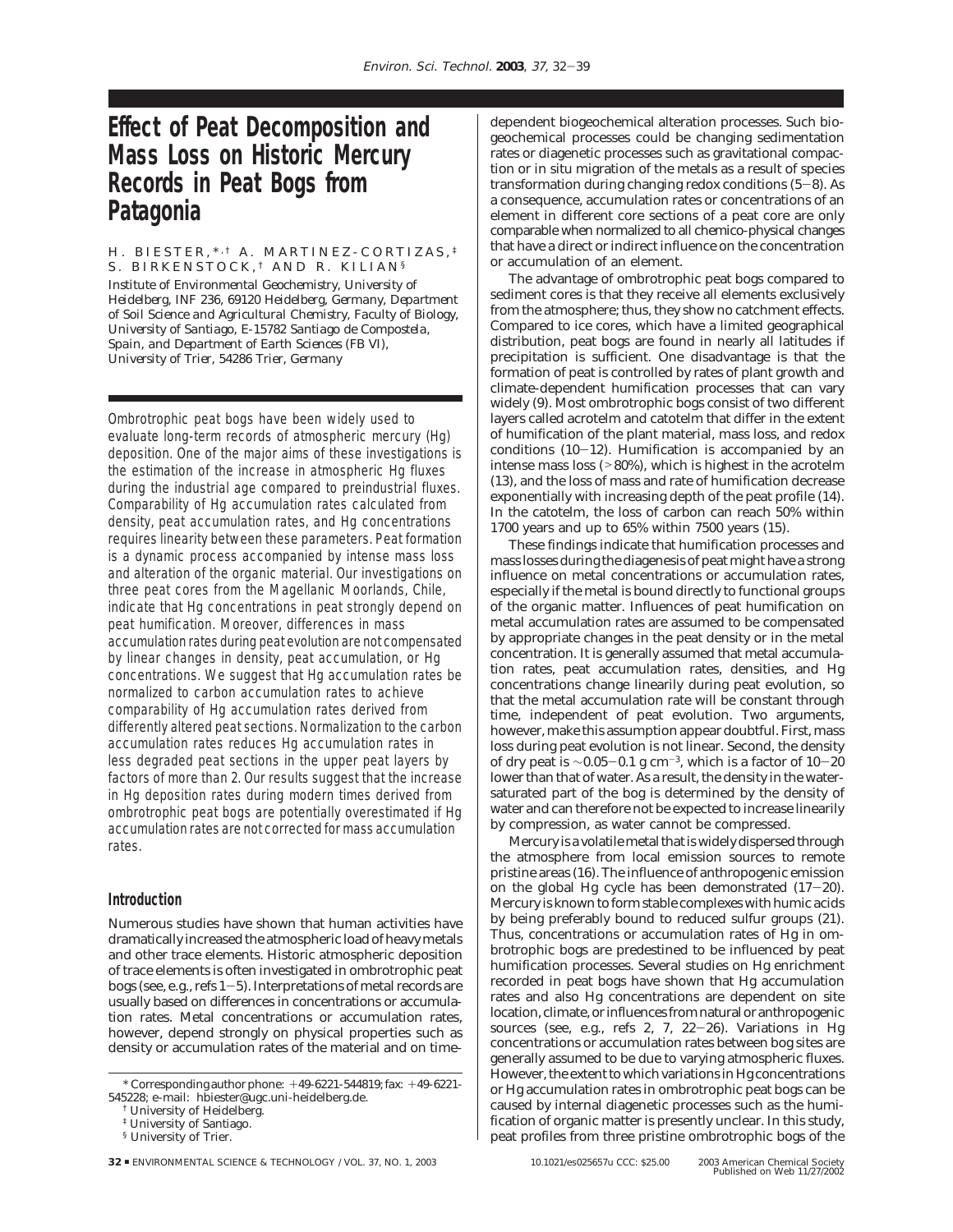

**FIGURE 1. Map of the study area and locations of sampling sites of three peat cores Pbr2, Sky1 and GC1 taken in the Magellanic Moorlands, Chile.**

Magellanic Moorlands, Chile, were analyzed for historic Hg concentrations and accumulation rates (Figure 1). To evaluate to which extent both parameters are influenced by peat humification processes, the Hg concentrations and accumulation rates in the peat were compared to carbon/ nitrogen (C/N) ratios and the extent of mass loss as measures of peat degradation.

## **Materials and Methods**

**Characteristics of the Bogs and Geochronology.** The peat cores were taken from three bogs (GC1, Sky1, Pbr2) located in different climatic zones of the Magellanic Moorlands in southernmost Chile (Figure 1). The bogs show different trophic states in terms of availability of plant nutrients, as indicated by the different peat-forming plants. GC1 (52° 47.443′ S/72° 56.616′ W) is a cushion plant bog, which is typical for the super-humid study area. Cushion plants such as *Donatia fascicularis* and *Astelia pumilia* and some *Carex* species indicate a higher trophical level than *Sphagnum* bogs (*27*). The high supply of nutrients to this bog is attributed to the intense atmospheric deposition of sea-salt aerosols and the high precipitation rates (up to  $8000$  mm year<sup>-1</sup>) in this area. *Sphagnum* mosses are mostly absent in the GC1 bog. Sky1 is a raised bog located in the transition zone between the extremely humid zone of the Magellanic Moorlands and the dry grasslands (52° 30.668′ S/72° 07.505′ W) (Figure 1). This bog is built up by cushion plants and *Sphagnum* moss. Because of the much lower precipitation rates at the Sky1 site (∼1000 mm), the supply with nutrients is much lower than at the GC1 site allowing *Sphagnum* to grow. The Pbr2 bog (53° 38.281′ S/70° 58.029′W) is a typical raised*Sphagnum* bog. Cushion plants are absent at this site, indicating that nutrient availability is generally low. All peat cores were sampled to the bottom of the bog. They differ in length and age range (Figure 2a-c) because of differences in altitude of the three sampling sites, which determine the beginning of peat growth after the last glaciation. As indicated by the ash record (Figure 3a-c), one or more tephra layers were found in all cores, which could be assigned to different eruptions of the volcanic Mts. Burney, Hudson, and Reclus, respectively, located in the southern Andes.

**Sampling and Sample Preparation.** All cores were taken at the highest elevation of the bogs, where hummocks and hollows and also trees were absent. The uppermost 2 m of the peat cores were sampled by means of a  $10 \times 10 \times 200$ cm stainless steel Wardenaar corer (*28*). Deeper sections were

taken using a stainless steel Belarus corer with a 50  $\times$  5 cm cylindric sample chamber. All cores were sectioned in the field and packed into polyethylene bags. GC1 was sectioned into 2-cm slices, whereas Sky1 and Pbr2 were sliced into 4-cm sections. A layer of about 1 cm was cut from each side of the core to avoid cross contamination due to smearing of material from the tephra layers. All samples were stored frozen. Half of each slice was freeze-dried and milled by means of a titanium centrifuge mill before analysis.

**Determination of Peat Bulk Density.** The bulk density of the GC1 core was determined from three subsamples, which were cut from the fresh peat slices in the field with an apple corer. Densities in sections from the uppermost 2 m of the Sky1 and the Pbr2 core were determined using a half slice of each section ( $5 \times 8 \times 4$  cm). In deeper sections, those sampled with the Belarus corer, the density was derived from the whole sample, which was a half-cylinder with a thickness of 4 cm and a radius of 5 cm.

**Dating of Peat Samples.** The past 100 years were only dated in the GC1 core using 210Pb techniques. A detailed description of the dating techniques used here is given elsewhere (*26*). All other ages were obtained by 14C dating. The activity of 14C was determined in humic acid extracts and in the humic acid extraction residues. Conventional 14C ages were calibrated using CALIB, rev 4.0, test version 6 (data set 1). All ages are given as the means of the 1*σ* values.

**Determination of Mercury, Carbon, Nitrogen, and Ash Concentrations.** Mercury concentrations were determined using atomic absorption spectrometry after thermal combustion of the freeze-dried samples  $(50-100 \text{ mg})$  and Hg preconcentration on a single gold trap by means of an AMA 254 soild-phase Hg analyzer (Leco). A detailed description of the method is given elsewhere (*29*). Standard reference materials (NIST 1515 apple leaves,  $44 \pm 4 \ \mu$ g kg<sup>-1</sup> Hg; BCR 281 olive leaves,  $20.5 \pm 1.9 \,\mu g$  kg<sup>-1</sup> Hg) were used for quality control. Relative standard deviation (RSD) of the determination of Hg in selected peat samples and reference materials range between 1.5 and 4.8% ( $n = 4$ ). Results for the reference materials were always within the standard deviation of the certified value.

Carbon and nitrogen concentrations were determined by means of a C/N analyzer (Elementar) burning 10-20-mg sample aliquots in a tin capsule. Mean RSDs of the determination was 2.2% for C and 2.1% for N  $(n = 3)$ . The ash content was determined from the weight loss of a∼2-g sample following ashing at 550 °C for 3 h.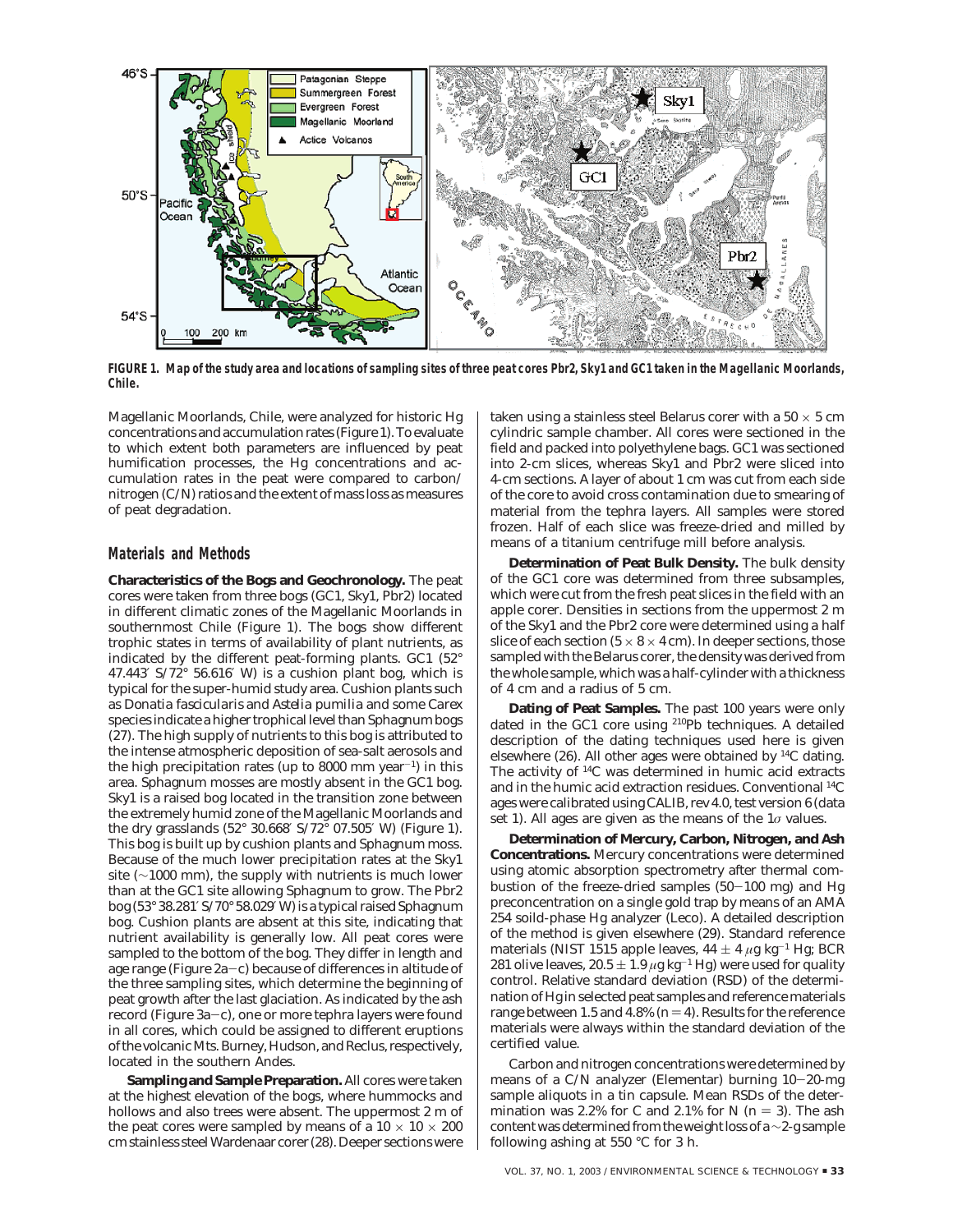

**FIGURE 2. Peat chronology, Hg concentrations, C/N ratios, and Hg/N ratios in cores from three ombrotrophic peat bogs [(A) Pbr2, (B) Sky1, and (C) GC1] taken in different climatic zones of the Magellanic Moorlands, Chile. The relative standard deviation (RSD) of the Hg** determination in selected peat samples and reference materials ranges between 1.5 and 4.8% ( $n = 4$ ). The mean RSDs of the C and  $\bar{N}$ determinations were 2.2 and 2.1%  $(n = 3)$ , respectively. Gray bars mark tephra layers.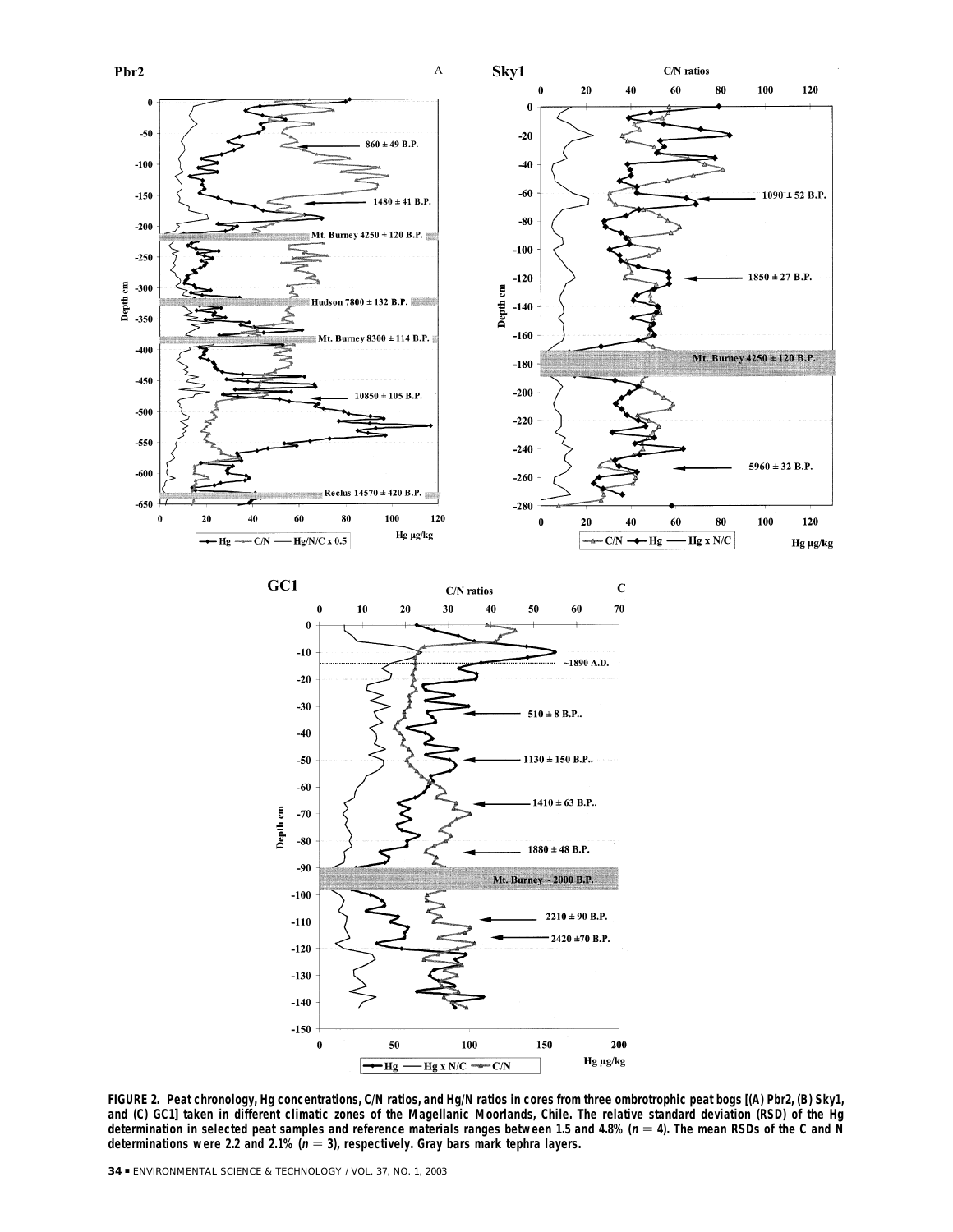

**FIGURE 3. Ash content and density in three ombrotrophic peat cores [(A) Pbr2, (B) Sky1, and (C) GC1] taken in different climatic zones of the Magellanic Moorlands, Chile.**

### **Results and Discussion**

**Ombrotrophic Nature of the Bogs.** The low ash contents  $(\leq 4\%)$  (Figure 3b), low pH's  $(\leq 4)$ , and low calcium concentrations (data not shown) in all three bogs indicate their ombrotrophic character, which means that all elements were supplied exclusively by atmospheric deposition. All three cores show minerogenic conditions in their deepest part, as indicated by the high ash contents (Figure  $3a-c$ ) and increased element concentrations (data not shown). A more detailed description of the geochemical composition of the GC1 cushion plant bog regarding its ombrothrophic nature is given elsewhere (*26*).

**Mercury Concentrations.** The Pbr2 core shows the lowest Hg concentrations of the three bogs, ranging between 3.2 and 81.7  $\mu$ g<sup>-1</sup> kg (mean 29.2  $\mu$ g kg<sup>-1</sup>) in the ombrotrophic part of the core (Figure 2a). The Hg concentrations increase strongly in the sections 147-216 cm, 316-324 cm, and 364- 372 cm. The record of ash (Figure 3a) and the chronology of the bog (Figure 2a) indicate that those Hg enrichments appear above three tephra layers that could be assigned to two eruptions of Mt. Burney [8300 BP (I) and 4250 BP (II) (*31*)] and one eruption of Hudson volcano [7800 BP (*30*)]. Mercury concentrations also increase from approximately  $-10$  cm to the top of the core. This increase is assumed to be due to the increase in atmospheric Hg concentration during the industrial age and could also be observed in the other cores (Figure 2a-c). A more detailed discussion of anthropogenic influences on the deposition of Hg in this area is found elsewhere (*26*).

In the minerogenic part of the Pbr2 core (480-580 cm), the Hg concentrations increase significantly up to 116 *µ*g  $kg<sup>-1</sup>$ , which we attribute to Hg from rock weathering. Previous studies have shown that minerogenic bogs can be strongly enriched in Hg derived from rock weathering and atmospheric deposition in the catchment as a result of the high retention of Hg in peat (*32*).

In the Sky1 core (Figure 2b), the Hg concentrations are higher and more variable than those in Pbr2. The mercury concentrations vary between 9.5 and 84  $\mu$ g kg<sup>-1</sup>, with a mean of 43 *µ*g kg-<sup>1</sup> (Figure 2b). The largest variation in Hg concentration (disregarding the tephra layer) appears in the upper 100 cm of the core, where the concentration varies by a factor of up to 2.5. The ash record of the Sky1 core shows the Mt. Burney (II) tephra layer at a depth of 190 cm (Figure 3b). A slight increase in the ash content at 96 cm probably indicates deposition of volcanic ash from another but later Mt. Burney eruption (∼2000 BP). In contrast to Pbr2, no increase in Hg concentrations could be observed above the tephra layers in Sky1. Moreover, the Hg concentrations do not generally increase in the minerogenic section (240-<sup>280</sup> cm) of Sky1 (Figure 2b). The basal layer underlying this bog consists of clay of glacial origin, which is an unlikely source of Hg.

In the GC1 core, the Hg concentrations are the highest of the three cores, varying between 19 and 157 *µ*g kg-<sup>1</sup> with a mean of 71  $\mu$ g kg<sup>-1</sup> (Figure 2c). The core also shows a Mt. Burney tephra layer at 90 cm, which was dated to 2000 BP (*26*). Similarly to Sky1, the Hg concentrations do not increase above the tephra layer as it was observed in Pbr2 (Figure 2a). The average Hg concentrations in GC1 increase slightly at 1410 BP (70 cm) from 58 to 77 *µ*g kg-<sup>1</sup> (55 cm). A high Hg peak  $(156 \ \mu g \ kg^{-1})$  is found in the uppermost 15 cm, which was dated to cover the past 100 years and was suggested to reflect the increase in atmospheric Hg concentrations during the industrial age (*26*). The differences in Hg concentrations between GC1 and the other two bogs is assumed to be related to the high precipitation rates at the GC1 site, which are at least 5 times higher than those at the Sky1 and Pbr2 sites.

**Influences of Volcanic Eruptions.** In all three cores, the Hg concentrations were found to be lowest in the tephra layers, indicating that the tephra contains only very small amounts of Hg. Volcanic emissions are suggested to be an important natural source of atmospheric Hg. The increasing Hg concentrations above the tephra layers in the Pbr2 core might imply that the volcanic eruptions caused increased Hg deposition to this bog. However, the fact that such enrichment is absent in the other two bogs indicates that other sources or processes must have caused the Hg enrichments above the tephra layers in the Pbr2 bog. The Hg enrichment above the Mt. Burney II tephra layer in the Pbr2 core covers about 2800 years (Figure 2a). A volcanic eruption, however, is only a short event and would not last longer than several weeks or months. Even if the eruptions are accompanied by high Hg emissions, a Hg signal from such an eruption should cover no more than 2 years because the residence time of Hg in the atmosphere is 1-2 years (*18*). Global mercury emissions from volcanoes have been estimated to be less than 100 tons per year (see, e.g., ref *33*). We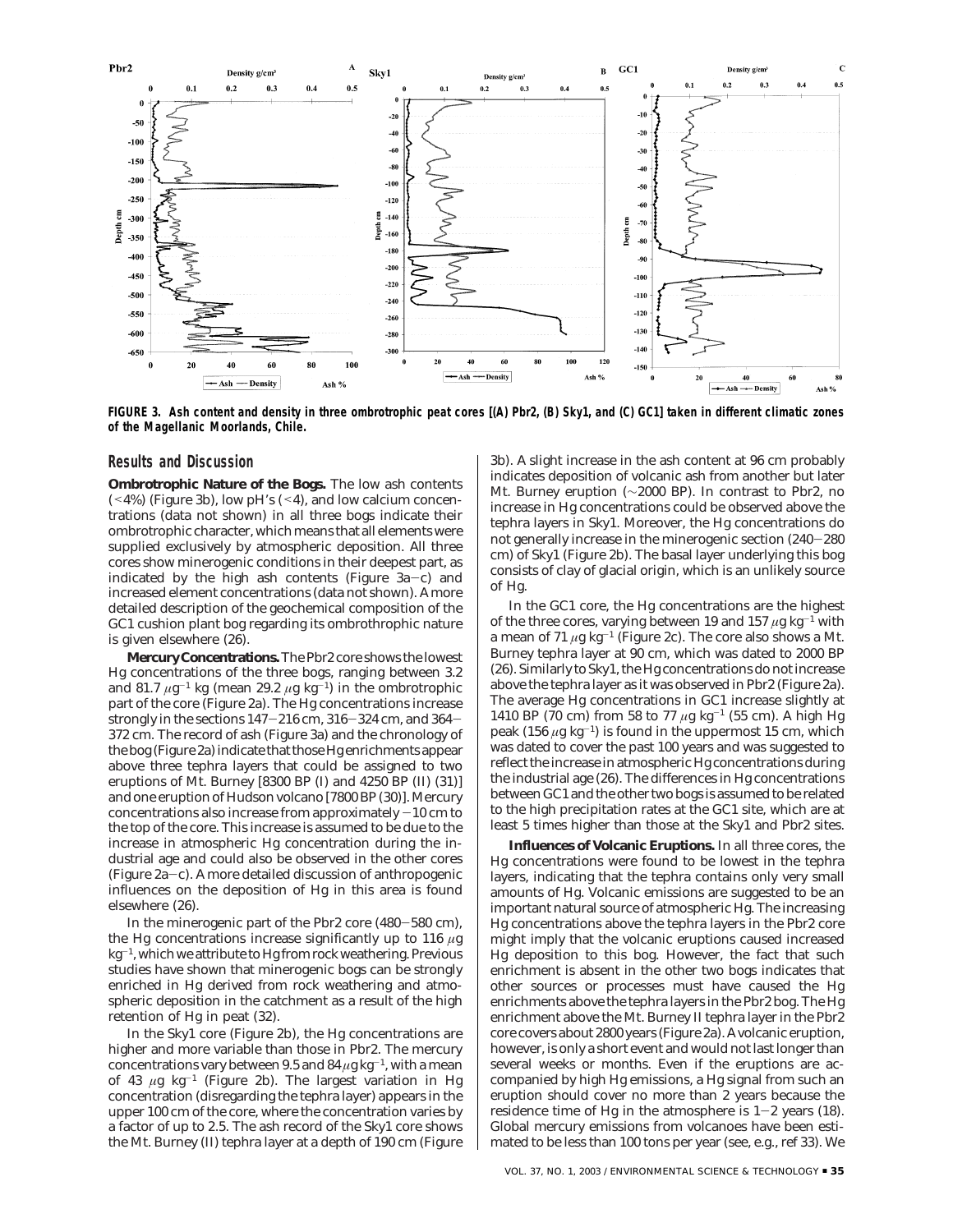**TABLE 1. Changes in Density, Peat Accumulation Rates, Carbon and Mercury Concentrations, Carbon and Mercury Accumulation Rates, and Mass Loss Correction Factors (MLCFs) in Peat Cores Taken at Three Different Sites (Pbr2, Sky1, GC1) in the Magellanic Moorlands, Chile**

| core             | section<br>(cm) | age $\sigma$<br>(years) | peat accum.<br>$/cm$ year <sup>-1</sup> ) | density<br>(median)<br>(q cm <sup>-3</sup> ) | carbon concn<br>(median)<br>$(\%)$ | carbon<br>accum.<br>$(g m^{-2} year^{-1})$ | Hg conc.<br>(median)<br>$(\mu g \; \text{kg}^{-1})$ | Hq accum.<br>$(\mu q \text{ m}^{-2} \text{ year}^{-1})$ | MLCF <sup>b</sup> |
|------------------|-----------------|-------------------------|-------------------------------------------|----------------------------------------------|------------------------------------|--------------------------------------------|-----------------------------------------------------|---------------------------------------------------------|-------------------|
| Pbr <sub>2</sub> | $0 - 63$        | 860                     | 0.057                                     | 0.074(0.064)                                 | 53.2 (51.9)                        | 28.8                                       | 48.5 (43.2)                                         | 2.63                                                    | 0.48              |
|                  | $63 - 147$      | 620                     | 0.133                                     | 0.05(0.043)                                  | 51.3(50.2)                         | 34.8                                       | 22.5(19.1)                                          | 1.5                                                     | 0.39              |
|                  | $147 - 216$     | 2770                    | 0.025                                     | 0.078(0.084)                                 | 56.7 (54.8)                        | 11.01                                      | 37(31.2)                                            | 0.72                                                    | 1.24              |
|                  | $216 - 480$     | 6600                    | 0.036                                     | 0.075(0.069)                                 | 45.7 (45.4)                        | 13.7                                       | 26.9(22.5)                                          | 0.81                                                    | reference         |
| Sky1             | $0 - 68$        | 1090                    | 0.062                                     | 0.084(0.075)                                 | 44.6 (45)                          | 23.3                                       | 54.8 (52.5)                                         | 2.85                                                    | 0.65              |
|                  | $68 - 120$      | 760                     | 0.069                                     | 0.086(0.075)                                 | 46.7(48)                           | 27.5                                       | 39.2(38.1)                                          | 2.3                                                     | 0.55              |
|                  | $120 - 244$     | 4110                    | 0.026                                     | 0.113(0.111)                                 | 44.3 (50)                          | 15.1                                       | 39.5 (42.6)                                         | 1.2                                                     | reference         |
| GC <sub>1</sub>  | $4 - 18$        | 110                     | 0.127                                     | 0.11                                         | 45.3                               | 64.6                                       | 122.8 (107.7)                                       | 17.2                                                    | 0.43              |
|                  | $32 - 120$      | 1910                    | 0.046                                     | 0.12(0.11)                                   | 51.2(46.9)                         | 27.5                                       | 67.7(59.8)                                          | 3.4                                                     | reference         |

a Calibrated radiocarbon years. b Calculation of MLCFs is based on the differences in carbon accumulation rates between less degraded peat sections and a reference section for highly decomposed peat.



**FIGURE 4. Mercury accumulation rates in three ombrotrophic peat cores [(A) Pbr2, (B) Sky1, and (C) GC1] before and after correction for mass losses occurring during peat decomposition. Corrected Hg accumulation rates were obtained by normalizing the carbon accumulation rates in less degraded peat sections to that of a reference section of highly decomposed peat.**

assume that the amount of Hg emitted from a single volcano or the time resolution of our bogs is too low to produce a clear Hg signal of a volcanic source located so far away (70- 150 km). The record of Hg accumulation rates calculated for the Pbr2 core (Table 1) shows that the strong Hg enrichment above the Mt. Burney (II) tephra layer is unlikely to be due to an increase in Hg deposition, as the Hg accumulation rate of 0.89  $\mu$ g m<sup>-2</sup> year<sup>-1</sup> is only slightly higher than the mean Hg accumulation rate determined for older peat sections (Figure 4a). We will show later that the increase in Hg accumulation above the tephra layers in this core is a result of increased peat humification.

**Natural Sources and Processes of Hg Enrichment in Peat.** Preanthropogenic Hg enrichments in ombrotrophic peat bogs have been explained by external sources or processes only. Cold climates combined with increased biological production have been suggested to increase Hg emissions from the oceans, especially in high latitudes (*34*). The enrichment of metals in ombrotrophic peat due to internal processes such as humification or mass loss has been widely ignored. Many characteristics of peat such as density or accumulation rate could be altered by the decomposition of organic material through humification or mineralization. The humification

**36** ■ ENVIRONMENTAL SCIENCE & TECHNOLOGY / VOL. 37, NO. 1, 2003

of peat is largely an abiotic process. Decomposition by microorganisms is limited because of the lack of nutrients in the peat and the low pH (*9*). The C/N ratios in peat are an indicator of the degree of humification, where low C/N ratios indicate high peat humification and vice versa. Here, we used C/N ratios to examine the relationship between Hg concentration and peat humification.

**Connection between Hg Concentration and Peat Humification.** Figure  $2a-c$  shows the record of  $C/N$  ratios compared to that of Hg concentrations in the three investigated bogs. These plots show that Hg enrichments in core sections dated to preanthropogenic times correspond to comparatively low C/N ratios, which indicate higher peat decomposition. The low C/N ratios found above the tephra layers in the Pbr2 core provide a strong indication that the increased peat humification is related to the deposition of the tephra (Figure 2a). We suggest that, as a result of nutrientrich mineral deposition, the peat bog reached a higher trophic level, which allowed for enhanced microbial activity and more intense mineralization of the peat. The higher decomposition of the peat was accompanied by an increased loss of mass. Because of this mass loss, the peat accumulation rate decreased from a mean rate in the catotelm of 0.036 to 0.025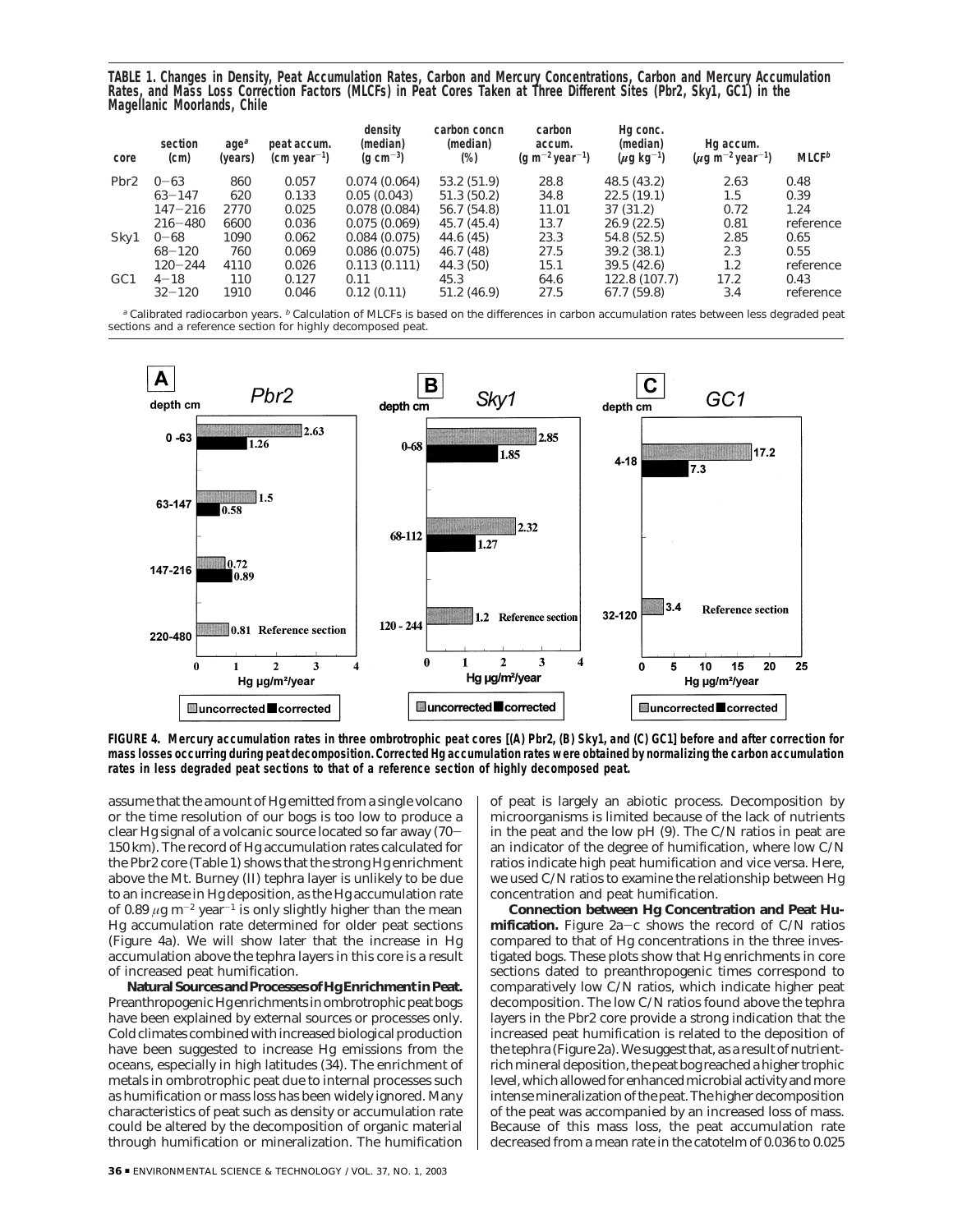cm year-<sup>1</sup> in the section 147-216 cm (Table 1). McCulloch and Davies (*35*) investigated a peat core from Puerto del Hambre near the Pbr2 site and interpreted the higher peat humification above the 4250 BP tephra layer as a result of drier climatic conditions during which the bog became dry. If a bog falls dry, peat humification increases when the upper peat layers become aerated. Regardless, our data clearly indicate that the enrichment of Hg in this section is connected to the humification process expressed by the low C/N ratios. Comparable results were obtained for halogenes (TOX) in these cores (*36*).

The GC1 and the Sky1 profiles, however, do not show any increase in Hg concentrations, nor do they show increased peat humification above the tephra layers (Figure 2b,c), which argues against the theory that climatic changes caused the increased peat humification in section 147-216 cm of Pbr2 as stated by McCulloch and Davies (*35*). The absence of a Hg peak above the tephra layers and the fact that GC1 and Sky1 are located even closer to the Mt. Burney volcano than Pbr2 confirm that the Hg enrichments in Pbr2 are not directly attributable to Hg emissions from the volcanoes.

We assume that the different trophic levels of the two different kinds of peat bogs are the reasons for the absence or the occurrence of Hg enrichments due to increased peat decomposition. Again, GC1 and Sky1 are cushion-plantdominated bogs with higher trophical levels and higher supplies of nutrients (sea spray) compared to the Pbr2 bog, which is an oligotrophic *Sphagnum* bog that is poor in nutrients. For that reason, the cushion-plant bog GC1 and the mixed-plant bog Sky1 show generally lower mean C/N ratios than the Pbr2 peat (27, 47, and 57, respectively) according to the more intense peat humification in the GC1 and Sky1 bogs (Figure  $2a-c$ ). Because of the generally high peat humification rates in GC1 and Sky1, we assume that the deposition of tephra does not further increase the humification of the peat by supplying additional nutrients, which could, in turn, increase Hg concentrations. The large difference in peat humification between the three bogs is shown by the observation that even the highest C/N ratio in GC1 is still lower than the lowest C/N ratio in Pbr2. These data indicate that the Hg enrichment above the tephra layers in Pbr2 is solely an internal process related to increased peat decomposition.

The C/N ratios in Sky1 vary widely, especially in the upper 1 m of the core, which corresponds to varying Hg concentrations (Figure 2b). As in Pbr2, the C/N ratios are inversely related to the Hg concentrations. The reasons for the different peat humification rates in this bog are unknown. As Sky1 is located in the transition zone between wet and comparatively dry climates (Figure 1), changing precipitation rates and temporary drying of the bog might have caused the differences in peat humification.

The GC1 core shows generally low variations in C/N values compared to Pbr2 and Sky1 (Figure 2c). However, even for GC1, the C/N ratios run inversely to the Hg concentrations. Here, the Hg concentrations decrease from about 160 *µ*g kg<sup>-1</sup> at 10 cm to 65  $\mu$ g kg<sup>-1</sup> in the uppermost 2 cm. Such a decrease in Hg concentrations might be interpreted as decreasing Hg concentrations in the atmosphere as a result of Hg emission control in the industrialized nations during recent decades. However, the increase of the C/N ratios in this section provides a strong indication that the low Hg concentrations can be attributed to low peat humification in the uppermost peat sections and to generally low Hg retention in the less degraded plant material (Figure 2c). This indicates that atmosphere-derived Hg is not retained initially on the bog surface but in the section where the plant material becomes humified.

These findings suggest that the concentrations of elements that undergo enrichment during peat humification are only

comparable when normalized to the same degree of humification. Linear corrections of the Hg concentration records for C/N or N/C ratios (nitrogen is the more varying component) were found to have only a minor effect, indicating that this parameter alone does not entirely compensate for all humification effects (Figure 2a-c).

**Peat Humification and Hg Accumulation Rates.** In the literature, interpretations of Hg records in peat bogs are usually based on Hg concentrations and Hg accumulation rates as well. However, the records of Hg concentrations in our bog samples have shown that changes in Hg concentrations in peat can be independent of external fluxes. Accordingly, only Hg accumulation rates can give true indication of changes in Hg fluxes to a bog. Mercury accumulation rates in peat are calculated on the basis of age, peat accumulation, density, and mean Hg concentration of a peat section. The use of these parameters to compare Hg accumulation rates in different peat layers assumes that the relationships among them are always linear. The problem of calculating accumulation rates of an element based on this linearity is that peat decay is accompanied by an intense mass loss, which is assumed to decrease exponentially with increasing depth and age of the bog (*14*).

Because most of the peat consists of organic material that is about 50% carbon, concentrations and accumulation rates of carbon are suggested to reflect changes in peat humification and related mass losses in bogs. Table 1 shows peat accumulation rates in different sections of the three cores compared to their densities and carbon accumulation rates and concentrations. All three cores show a distinct increase in peat accumulation in their upper parts. This increase in peat accumulation marks the transition between highhumified (HHP) and low-humified (LHP) peat. The rates of C and Hg accumulation both show a strong increase in the same LHP sections compared to the values found in the HHP sections (Table 1). To compare accumulation rates and concentrations of C and Hg in LHP with those of HHP, we set the mean peat accumulation rate, the mean density, and the mean carbon concentration in the deeper sections of catotelm as reference values (sections containing tephra layers were excluded from this calculation). The assumption for this calculation is the observation that humification and mass-loss processes in the catotelm become slow in the HHP sections when compared to the LHP sections (*15*). Moreover, we assume that peat from the low-humified sections will show the same properties as HHP after undergoing the same evolution.

Reference values of mean accumulation rates of peat, C, and Hg in HHP in Pbr2 were calculated from the 216-<sup>480</sup> cm section (reference section). The peat above the Mt. Burney II tephra (147-216 cm) was seen as a special case because of its minerogenic properties and was excluded from the calculation of reference values. In the Pbr2 63-147 cm section, the Hg accumulation rates increase 2-fold, whereas the mean Hg concentrations decrease only 1.2-fold compared to the reference section (Table 1). In the same section, peat accumulation rates increase by a factor of 3.7, whereas the mean density decreases by only a factor of 1.5. A similar situation was observed for carbon, which shows a 2.7-fold increase in accumulation rates whereas C concentrations increase only 1.1-fold. Additionally, the C/N ratios increase from 53.8 to 77.5, indicating comparatively low peat humification in this section.

A comparable situation was found in the other two cores. In Sky1, the Hg accumulation rates increase by a factor of about 2 and peat accumulation rates by a factor of 2.7 between the reference section (120-244 cm) and the 68-120 cm section, whereas the mean Hg concentration does not change, and the mean density decreases by only a factor of 1.3 (Table 1). Similar changes were found in all dated LHP sections in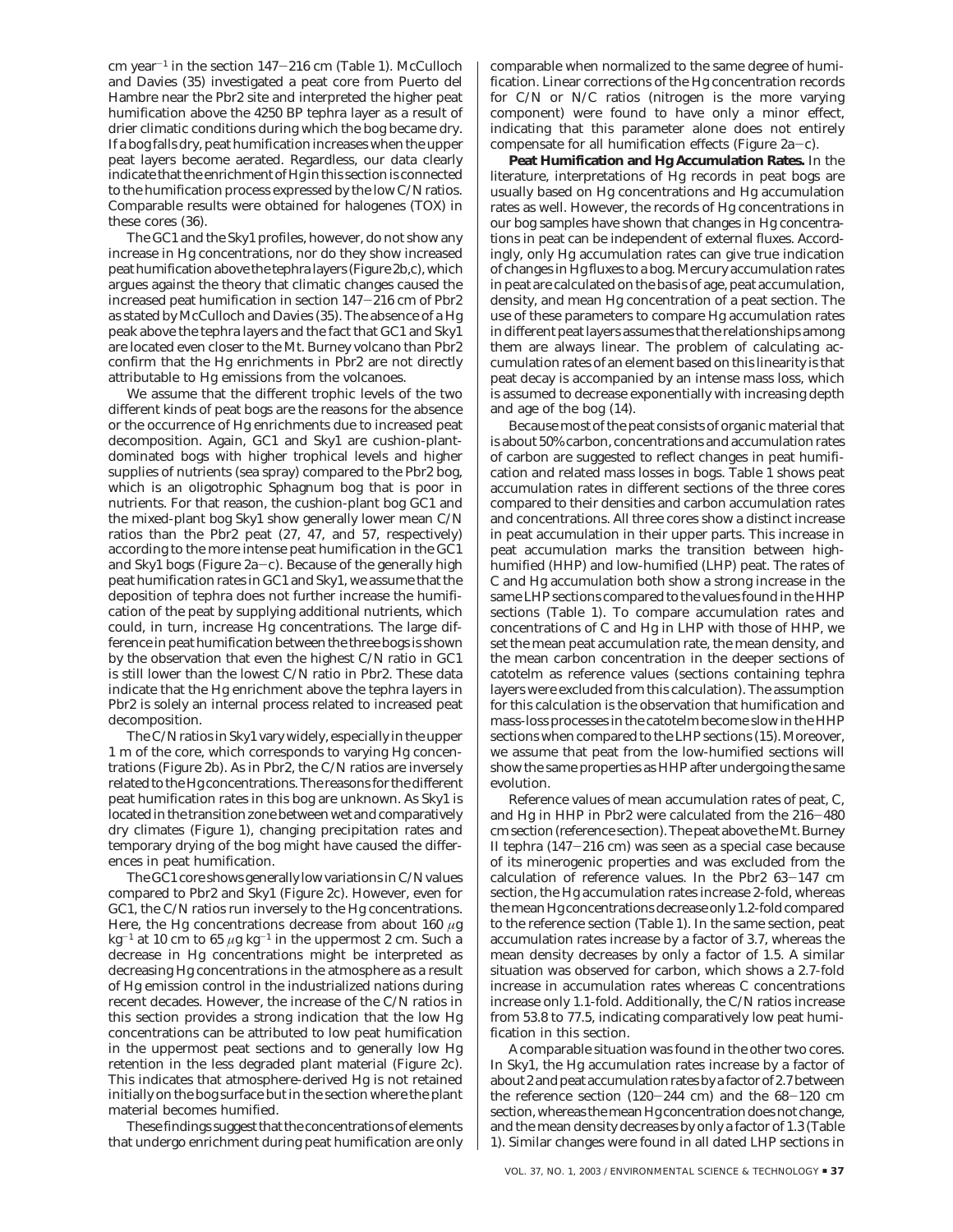Pbr2 and Sky1, when compared to the values found in their HHP reference section.

In the upper  $16 \text{ cm } (4-18 \text{ cm})$  of the GC1 core, the Hg accumulation rates increase by a factor of 5 from 3.4 to 17.2  $\mu$ g m<sup>-2</sup> year<sup>-1</sup>, whereas peat accumulation rates increase by a factor of 2.8. The mean density does not change much in this section, but the mean Hg concentration increases by a factor of more than 2. In this case, the increase in Hg accumulation in the uppermost part of the GC1 core could not be explained by higher peat humification as it is not correlated with low C/N ratios. The GC1 core might show an increase of atmospheric Hg related to anthropogenic sources as mentioned above (*26*). These results show that the changes in peat accumulation rates, densities, carbon concentrations, and accumulation rates in peat cores are nonlinear during humification (Table 1).

Assigning the 2-fold increase in preindustrial Hg accumulation rates observed in the Sky1 and Pbr2 cores solely to external factors would mean that atmospheric Hg concentrations in the atmosphere of the Southern Hemisphere must have increased to the same extent. There are some arguments that make the conclusion of a 2-fold increase in atmospheric Hg concentrations in preindustrial times appear questionable. A colder climate that could have increased Hg deposition rates through higher biological production in the oceans as proposed by Vandal et al. (*34*) can be excluded, as a colder climate would have decreased the peat accumulation. Climatic changes such as increased precipitation could not increase Hg deposition rates to such a large extent, given that a large portion of atmosphere-derived Hg in soils can be due to dry deposition. No other natural process has been reported that can reconcile such a large increase in atmospheric Hg concentrations.

We conclude that the high peat accumulation rates in the LHP sections led to an overestimation of Hg accumulation rates. The comparison of peat accumulation rates and C/N ratios shows that high peat accumulation rates are in most cases accompanied by low peat decomposition. From this observation, we also conclude that the changes in peat and Hg accumulation rates between LHP and HHP in our bogs are due to the mass loss occurring during peat decay. The carbon accumulation rates and C/N ratios in the three bogs show that both parameters become more or less constant in the ombrotrophic part of the catotelm, indicating that the humification process and the related mass loss has become slow (Table 1).

Because changes in peat humification affect the concentrations and accumulation rates of Hg in peat, we suggest that all parameters affected by humification processes should be normalized to the same degree of humification. In this way, accumulation rates of Hg calculated for different sections of a peat core can be compared consistently. The data in Table 1 indicate that the peat accumulation rate has the strongest effect on the calculation of Hg accumulation rates and is, therefore, the most important parameter to be normalized. Normalizing the peat accumulation rates in a peat core means that climatically related differences in biomass production are neglected. The total mass loss of the plant material in the acrotelm can exceed 90% (*13*). Thus, the accumulation of peat in the catotelm is determined predominately by mass loss during humification and only to a small extent by climatically induced variation of biomass production. Accordingly, peat accumulation rates in LHP sections have to be normalized to that in HHP sections to correct for mass loss.

**Calculation of Mass Loss Compensation Factors.** We propose a calculation of mass loss compensation factors (MLCFs) based on the mass balance of carbon in the bog because the accumulation of carbon predominately determines the accumulation of peat. The MLCF normalizes all peat accumulation rates to the same degree of humification and mass loss by referring the carbon accumulation rates of individual peat sections to that of a reference section of highly humified peat. The ratio between the carbon accumulation rate of the reference section and that of an LHP section gives the MLCF (eq 1)

$$
MLCF = \frac{\frac{P_{\text{ref}} \rho_{\text{ref}} CC_{\text{ref}}}{t_{\text{ref}}}}{\frac{P_{\text{if}} \rho_{\text{if}} CC_{\text{if}}}{t_{\text{if}}} = \frac{aC_{\text{ref}}}{aC_{\text{if}}}}
$$
(1)

where  $P_{\text{ref}}$  is the peat accumulation of the reference section,  $\rho_{ref}$  is the mean density of the reference section,  $cC_{ref}$  is the mean carbon concentration of the reference section, *t*ref is the age of the reference section, *P*<sup>i</sup> is the peat accumulation of the LHP section,  $\rho_i$  is the mean density of the LHP section, cCi is the mean carbon concentration of the LHP section, *t*<sup>i</sup> is the age of the LHP section,  $aC_{ref}$  is the carbon accumulation rate of the reference section, and  $aC_i$  is the carbon accumulation rate of the LHP section.

This factor must be calculated separately for each dated LHP section. Uncorrected Hg accumulation rates multiplied by the MLCF give the corrected Hg accumulation rates. This calculation considers only the loss of the bulk mass, which is mostly carbon and oxygen, and changes in density but neglects the behavior of other elements. Accordingly, this calculation is valid only for element that are known to be mostly immobile in the bog, as is assumed for Hg (Hg reemission rates from buried peat are assumed to be low). Other elements might be released from the organic matter during humification and, therefore, depleted in sections of increased humification. The consequence of normalizing peat accumulation based on averages derived from a reference section in HHP is that the Hg accumulation rates in sections of high peat decomposition where peat accumulation rates are lower than in the reference section will increase through the mass loss correction. However, it is clear that this increase is not due to higher Hg deposition rates, but rather shows how differences in humification can affect Hg accumulation rates and the difficulty in obtaining an estimation of true atmospheric fluxes. The 147-216 cm section above the Mt. Burney II tephra in the Pbr2 core represents a special case. Here, the peat accumulation rate is distinctly lower than in the reference section because of the higher peat decomposition and mass losses. As a consequence, the correction for mass loss based on carbon accumulation increases the Hg accumulation rate from 0.72 to 0.89  $\mu$ g m<sup>-2</sup> year<sup>-1</sup>, which is an overestimation.

Figure 4a-c illustrates the Hg accumulation rates in the three cores before and after correction for mass losses. The correction leads to a decrease in Hg accumulation rates of between 35 and 61% with a mean of 51%, where the highest decrease is observed in the 63-147 cm section of the Pbr2 core. Nevertheless, all three cores still show an increase in Hg accumulation rates in the uppermost dated sections by factors between 1.6 and 2.2 as compared to their reference sections in the catotelm. The increase in atmospheric Hg in the industrial age was calculated to be a factor of about 3 compared to preindustrial levels (*18*). The past 100 years were only dated in the GC1 core, where the 210Pb activity was sufficiently high because of the high precipitation rates at this site. The Sky1 core shows a  $210Pb$  activity below the detection limit. <sup>210</sup>Pb activity in the Pbr2 core has not yet been determined. The uncorrected average Hg accumulation rate in the past 110 years (upper 18 cm) derived from the GC1 core indicate a 5-fold increase if compared to preindustrial dated core sections (Figure 4c). This is nearly a factor of 2 higher than the reported 3-fold net increase of